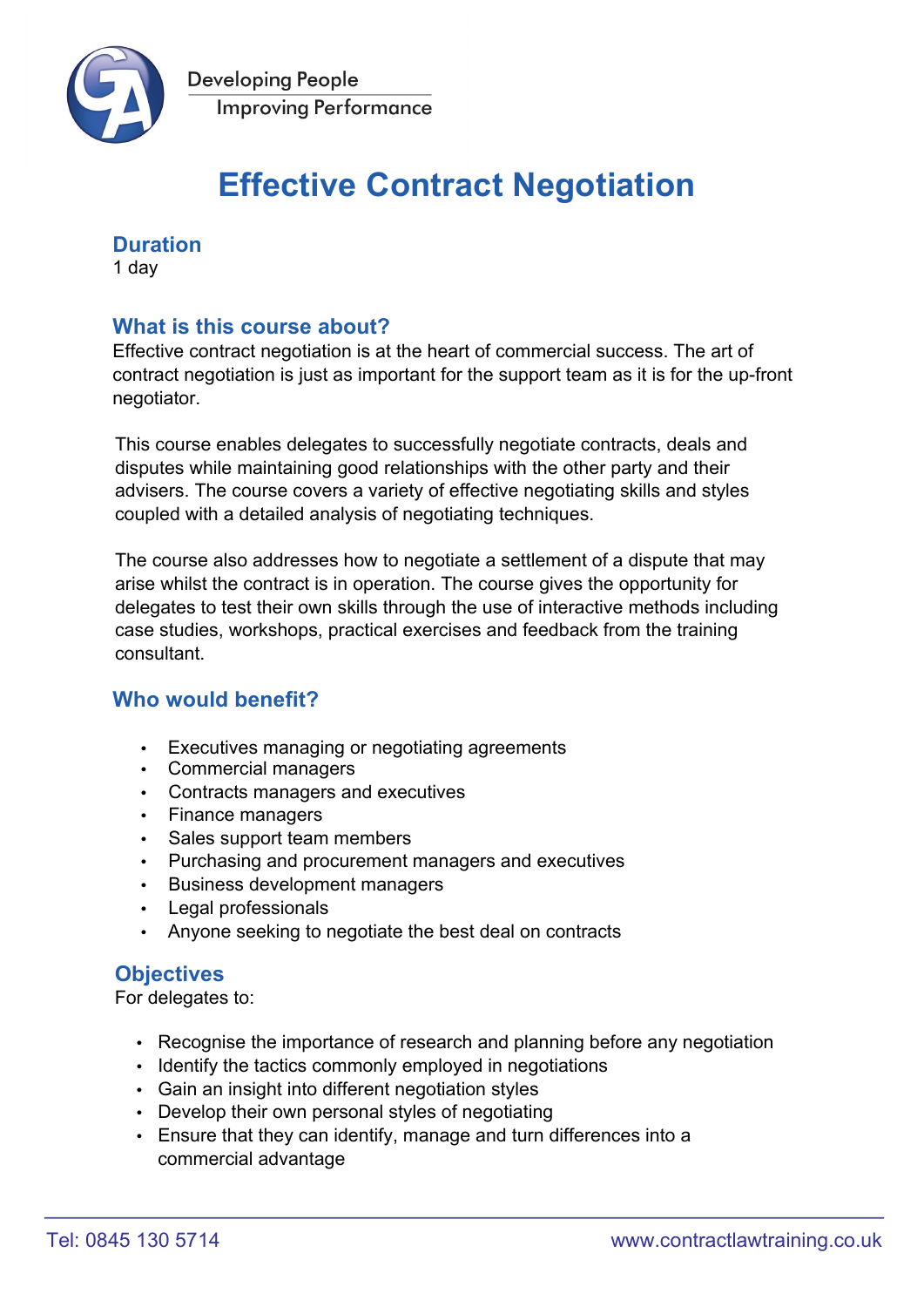

## **Key Topics Covered**

This course will cover the following key topics:

#### **1. What is negotiation?**

- Different types of negotiation
- Underlying tensions
- Who is negotiating?
- Why negotiate
- BATNAs and WATNAs
- The other parties' expectations

#### **2. Overview of negotiating approaches**

#### **(a) Streetwise Tactical Ploys**

- How to recognise them
- How to counter them effectively
- Why they are outdated

#### **(b) Principled Negotiation**

- Getting to Yes
- Getting past No
- What kind of 'No' is it?

#### **(c) Psychological Categorisation**

- The art of communication
- Using Neuro-linguistic programming to your advantage

#### **3. Negotiation Styles and Ethics**

- People
- Interests
- Options
- Criteria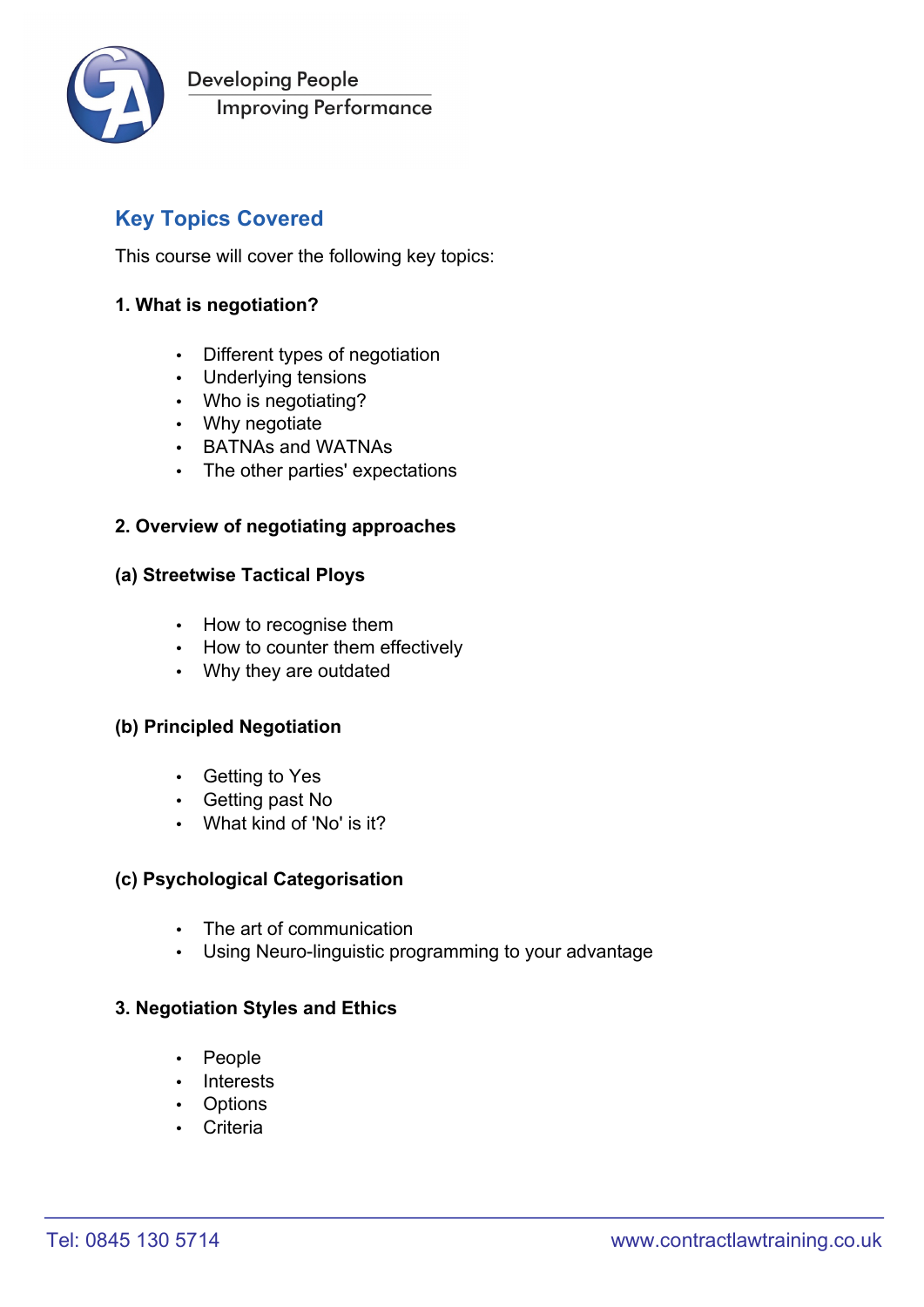

## **4. Negotiating Strategies**

- Planning a negotiation
- Desk Research
- Adopting a win-win approach
- Consider a no deal solution
- Aim high
- Using simple language
- Ask questions and then listen
- Build solid relationships
- Maintain personal integrity
- Conserve concessions
- Be patient
- Being aware of cultural differences

#### **5. Manipulative Ploys**

- How not to be hoodwinked
- Examples analysed
- Solutions discussed

#### **6. Creative Problem Solving**

- Blue sky thinking
- Looking for a third way
- A fresh approach
- Redefining the problem
- Looking for overlapping interests

#### **7. Negotiating with Difficult People**

- Exploring their BATNAs and WATNAs
- What lies behind the hostility?
- Dealing with anger
- Building bridges
- Making it hard for them to refuse